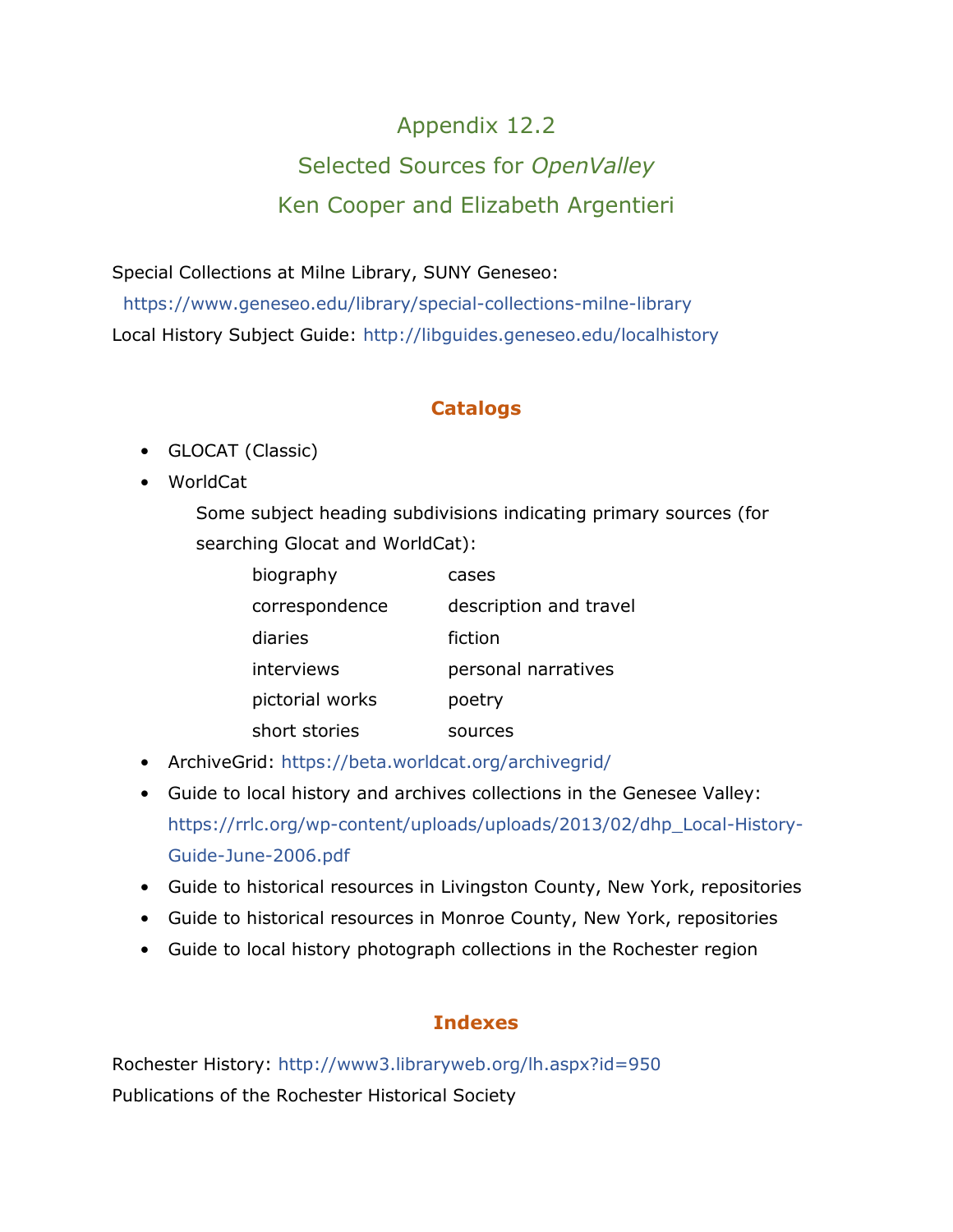Proceedings of the Rochester Academy of Science Maps of the Genesee Valley and Finger Lakes Region *The Genesee Region, 1790 to the Present:* <http://rbscp.lib.rochester.edu/genesee/browse> New York Heritage:<https://nyheritage.org/> Geneseo and Livingston County: local history notes taken from the *Livingston Republican* and other sources

#### **Newspapers**

Microfilm Collection Milne Library: [http://www.geneseo.edu/library/regional](http://www.geneseo.edu/library/regional-newspapers-and-genesee-valley-microfilm-collections)[newspapers-and-genesee-valley-microfilm-collections](http://www.geneseo.edu/library/regional-newspapers-and-genesee-valley-microfilm-collections) New York State Historic Newspapers:<http://nyshistoricnewspapers.org/> Fulton History:<http://www.fultonhistory.com/Fulton.html>

#### **Specific, Not-So-Random (Tip of the Iceberg!)**

"The Underground Railroad and Slavery in New York": [http://rrlc.org/wp](http://rrlc.org/wp-content/uploads/uploads/2013/02/dhp_UGRR-Slavery-Reading-list-2013.pdf)[content/uploads/uploads/2013/02/dhp\\_UGRR-Slavery-Reading-list-2013.pdf](http://rrlc.org/wp-content/uploads/uploads/2013/02/dhp_UGRR-Slavery-Reading-list-2013.pdf) *Bulletin of the Genesee Country Historical Federation Genesee Valley Hydrography and Drainage Native American and Pioneer Sites of Upstate New York: Westward Trails from Albany to Buffalo Notes on the Visits of American and British Naval Vessels to the Genesee River, 1809–1814 Genesee Valley Freeman, and Free Soil Advocate of Livingston County A Short History of the Divine Word Seminary in the Township of Conesus*  "Groundwater Quality in the Genesee River Basin, New York, 2010": [http://pubs.usgs.gov/of/2012/1135/pdf/ofr2012-1135\\_reddy\\_508.pdf](http://pubs.usgs.gov/of/2012/1135/pdf/ofr2012-1135_reddy_508.pdf)